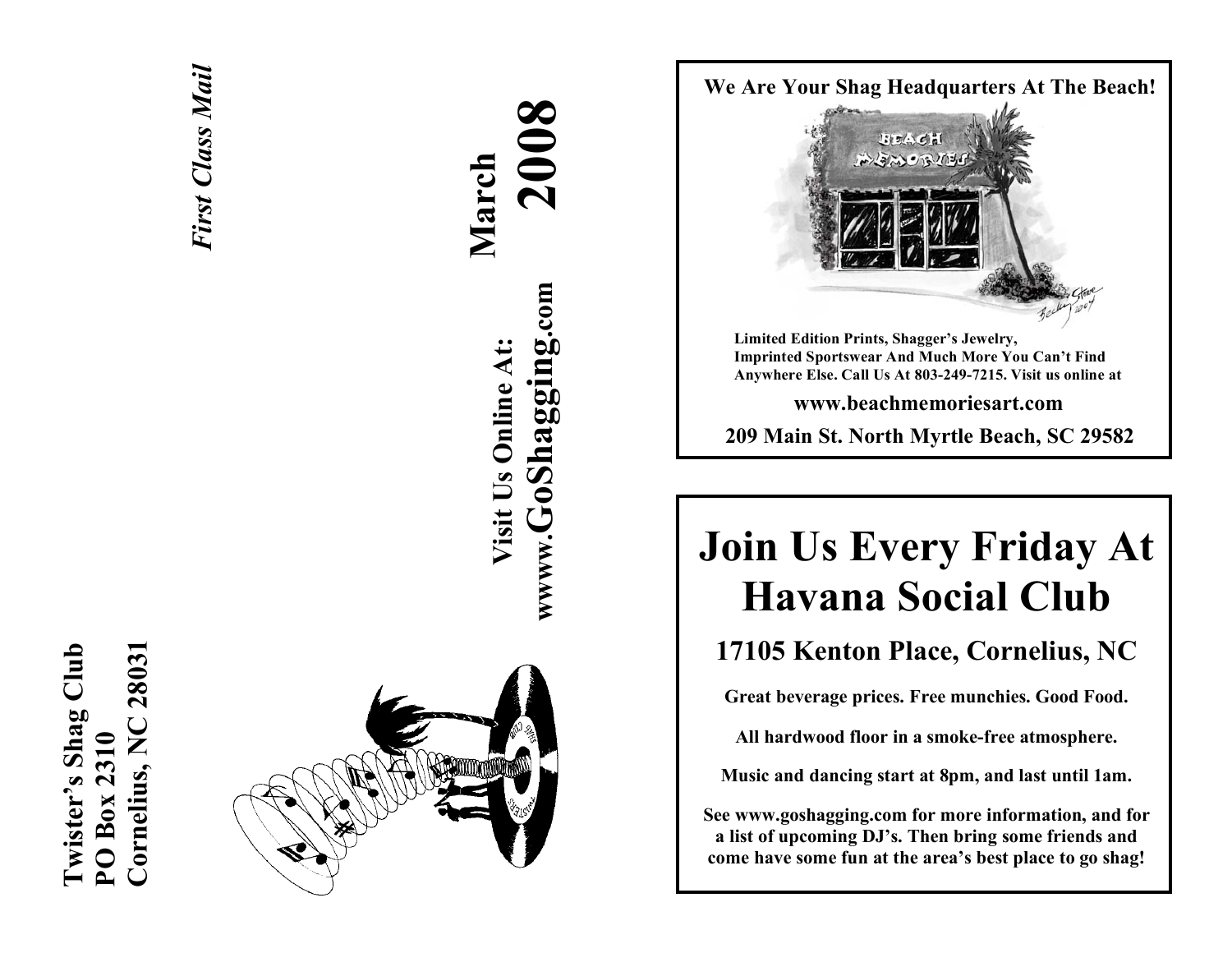## **Twister's Shag Club**

## **www.GoShagging.com**

**TSC@Goshagging.com** 

**704-892-1114 or P.O Box 2310, Cornelius, NC 28031** 

| PRESIDENT-------------(704-873-2809)------------Frankie Johnson    |  |
|--------------------------------------------------------------------|--|
| VICE-PRESIDENT-----------------------------------Dianne Harrington |  |
|                                                                    |  |
|                                                                    |  |

#### **COMMITTEE CHAIRPEOPLE**

**Lesson Nights: TBA and TBA Meet And Greet: Susan Dahl (528-8005) Membership: Dianne Harrington (873-5776) Newsletter And Publicity: Mike Rink (892-1114) Article Assignments: TBA New Member Spotlight: TBA Personal Messages: TBA Stamps And Labels: TBA Upcoming Events: TBA Photo: Sharon Malmberg (516-6454) & Brian Holt (201-2238) Points: Sharon Abernethy (828-428-9625) Social: Dean Melton (262-7616) and TBA Sunshine: Richard Harrington (873-5776) Web Site: Mike Rink (892-1114) Fall Cyclone: TBA** 

**All info must be submitted by the 15th of the preceding month.** 

**Statements in this publication are directed to our members and should not be taken out of context by others. Also, opinions expressed by various authors may not reflect those of our club.** 

*You may re-use items in this publication as long as you credit TSC in your reprint and mail us a copy. (Use address on cover.)* 

## **The President's Letter**

Hello Fun Bunch,

As I am writing to you today, I feel a sense of mixed emotions. In one way I am sad because I will miss writing to you as President. On the other hand, I guess it will be time for me to write a few newsletter articles as a regular member during the next year.

Writing newsletter articles is a great way to help stay connected with our group. I'm going to do it. Why don't you give it a try, too? It's always fun to read things written by your fellow members.

I want to thank every single one of you who I have had the pleasure of sharing many of our club functions with. I have always been proud of our club and I feel we are all such great friends. That is important in life and I think that's one reason we all have so much fun together!

Last year's officers were great! I couldn't have wished for a better group to work with. Frankie did a super job as Vice President taking care of membership. I thank her so much for all she did. I thought at one point that Sharon was going to work herself ragged not only as Secretary (keeping up with the minutes and attendance of the meetings) but also keeping up with dance lesson attendance and our new point system. Greta also worked very hard. I know from experience that being Treasurer is one of the hardest jobs. Thanks Greta for learning the system and putting up with all of us.

I want to wish all of the newly elected officers the best of luck for the coming year. I know the Frankie, Dianne, Kathy and Kay will do a good job in 2008.

Once again, thank you Twister's Shag Club members for allowing me to be your President. You're the best!

I'll still see you on the dance floor this coming year!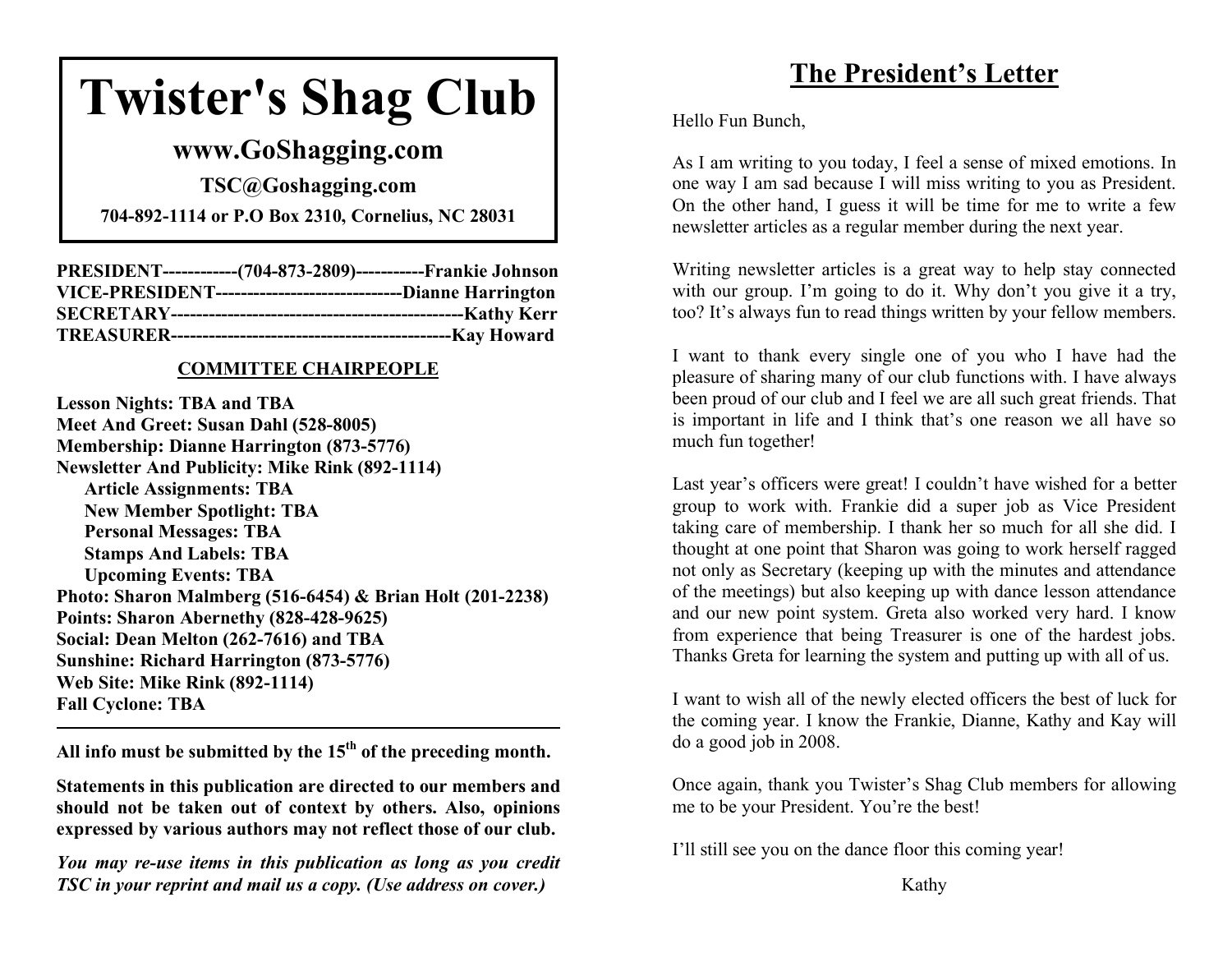## **Shag Club Meeting**

Our monthly meeting will be at Fat Boys on Tuesday, March 4<sup>th</sup>. Social starts at 7pm with music and dancing. The meeting will start at 8pm. Socializing and dancing will follow the meeting.

Don't forget the great buffet. They have really good food.

Congratulations go to Dianne Harrington who won \$365 in last month's TSC Treasure Chest. What a prize! Remember, you may be the next member to win if you are at the meeting this month!

Vickie Allen, Jim Ridgeway, Mary Jo Ridgeway, Clay Smith, Lyn Smith, Norma Wiles, Blair Williams and Chris Williams have submitted applications to join TSC. Each will need to be at our meeting to be voted on. Come out and meet them!

Plan to dance afterwards. We always have music on Tuesdays!

## **Let's Go Bowling And Party**

On Sunday, March  $9<sup>th</sup>$  you are invited to the first event of the new 2008 club year. We are going bowling at Northcross Lanes in Huntersville. Men, women, members and guests are invited to join in the fun. It all starts at 2pm, so please don't be late.

The facility is very nice. There is plenty of food, and a full bar open for your enjoyment. It is a really nice bowling alley, and there are lots of amenities, other games, etc.

Even if you don't plan to bowl, come cheer on your friends. We'll need some folks to take pictures, too. Last year a big crowd of members joined in the good times. This year should be bigger!

The club will pay for members to bowl. So just come have fun.

To get to Northcross Lanes, take I-77 to exit 25. Go east. Take the first right at the light onto Statesville Ave (Hwy 21). The facility is a few hundred yards down on the right (16317 Statesville Ave.).

## **Havana DJ Schedule**

March 7: TBA (Birthday night) March 21: Butch Metcalf March 14: Tootie Brown March 28: TBA

Don't forget that March  $7<sup>th</sup>$  will be our birthday celebration night. Check out the list of members who have birthdays this month and join us that night to help them celebrate.

- Note 1: Friday Beach Nights now start at 8:30pm. So, come on out early and have fun with all your TSC friends and other area shaggers!
- Note 2: Havana will be closed for remodeling on April  $4<sup>th</sup>$ . More info to come on that special weekend!

## **Easter Is Special This Year**

Submitted By Brenda Hatley

This dating of Easter is based on the lunar calendar that Hebrew people used to identify Passover. As you may know, Easter is always the  $1<sup>st</sup>$  Sunday after the  $1<sup>st</sup>$  full moon after the Spring Equinox (which is March 20 this year). This is why the date of Easter moves around on our Roman calendar.

Easter is very early this year. It is on Sunday March 23, 2008. Based on the information given above, Easter can actually be one day earlier (on March 22) but that is very rare.

Only the most elderly of our population, 95 years old and above, have ever seen Easter this early before. The last time it was this early was 1913.

The next time Easter will be this early (on March 23) will be the year 2228. That's 220 years from now.

None of us will ever see Easter a day earlier! The next time Easter will be a day earlier (on March 22) will be in the year 2285. That's 277 years from now. The last time Easter was on March 22 was 1818. So no one alive today has seen or will ever see Easter any earlier than this year! I would say that makes this Easter special!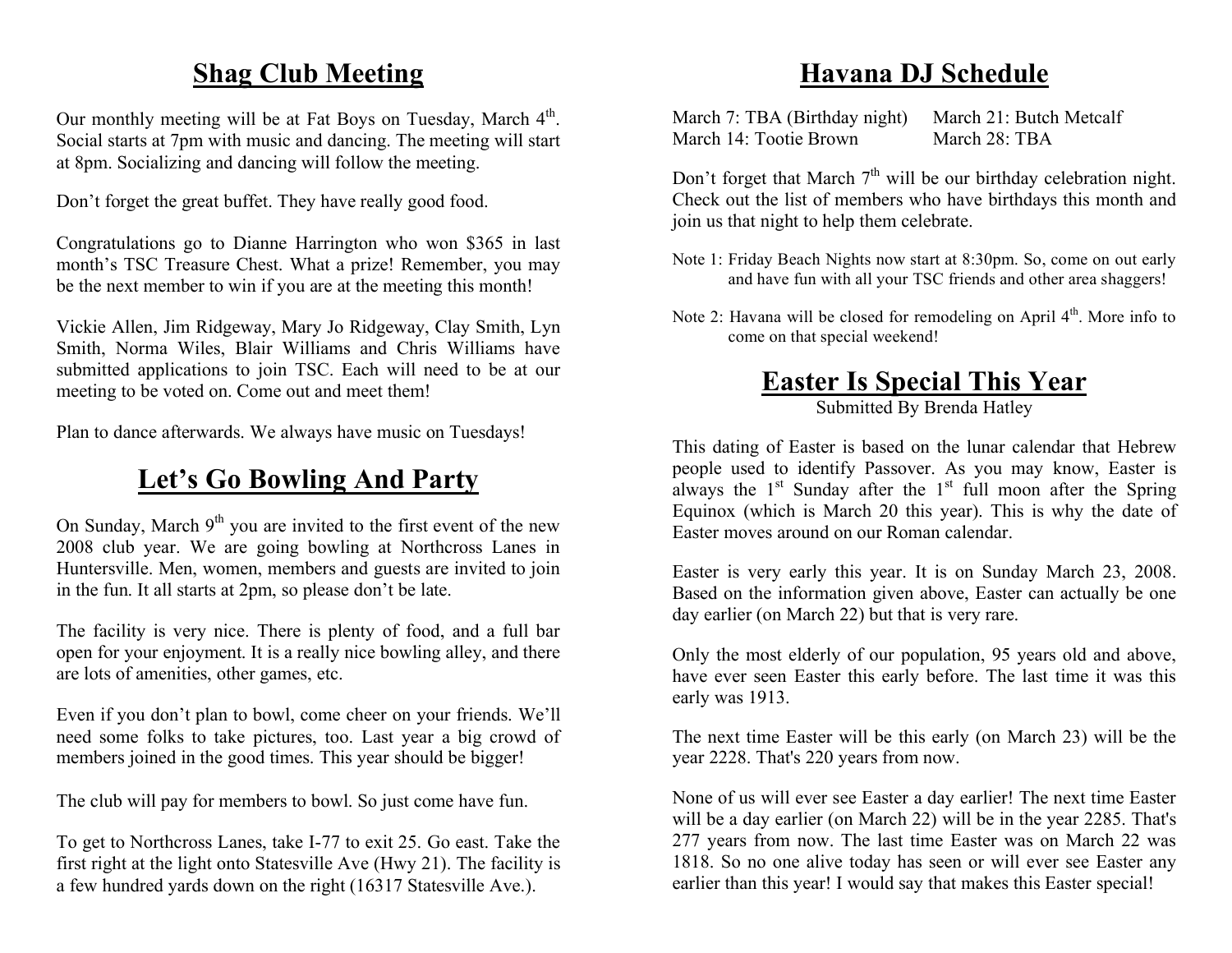### **The Points System**

By Sharon K Abernethy

Last month we put how many points you have earned on your newsletter label. Since then, some of you have asked, "How do I earn points?" The most important thing to remember is that earned points cannot be credited to you if they are not turned in. Ask the activity chair to do this for any group you are working with. Look for sign-in sheets. Or, ask me for a form to document your efforts. You can also email the information to me at rcaska@twave.net.

Here are just a few examples of things you can do to earn "points":

Writing an article for the newsletter Providing other materials for the newsletter Helping get the newsletter ready to mail Submitting website enhancements and links Submitting event photos Preparing promo boards or photo albums Setting up for dance lessons, or helping put stuff back after lessons Helping with registration at lessons Being a partner during dance lessons Chairing a club event or helping with an activity Set-up and teardown from a club event Picking up supplies Helping with a membership drive Creating event flyers Distributing or helping mail out TSC event flyers Meeting and greeting guests on Friday nights Bringing food to share with group Daycare support Serving as a TSC officer or TSC Sergeant-at-Arms Helping with public shag demonstrations Helping with SOS activities (Shooter parties, Tea parties, Parade, Golf outings, etc.)

Remember, TSC wants to give you points as an extra benefit. Get all you want, and turn them in for something valuable. (Several members even renewed their membership with their points!)

## **Committee Support**

As we go to press, we are looking for some members to take the lead with specific pieces of the newsletter. We need someone to help coordinate who is writing articles for each edition, two folks to help with new member spotlights, someone to help with the personal message page, and someone to help with upcoming events. There are also some other committee "coordinator" spots to fill. Please volunteer and lets make this our best club year, ever!

## **Shag Dancing Lessons**

By Geoff Siege

We promote shag dancing and have lessons taught by our club. But I thought this might be of interest to our group and show that we all can promote shagging, even in our own areas and walks of life.

We (Pam and myself) were asked by Pam's brother to teach shag lessons at his church. He said that there was a great deal of interest after the group saw us dancing at a wedding that they all had attended. We agreed and thought it might be fun and also an opportunity to expose others to this great dance.

The first night we had 40 people of various ages and abilities. Most were in the 40 to 50 something age range. There was an equal number of men and woman, which was surprising. We started out with the basic step and finished with the start. We wrapped it all up with practice to the music.

We consistently had at least 20 people, mostly couples that completed five lessons. The group actually wanted to learn, and would like to have more lessons to spruce up their form and learn some more steps. It was a very enjoyable experience and we plan to teach lessons again at our church. Who said church people are stiff and don't want to have fun?

Anyway, shag is a great dance no matter what level you are at. The key is to know the basics and dance with your heart! Enough for now. Keep on dancing and you will stay young!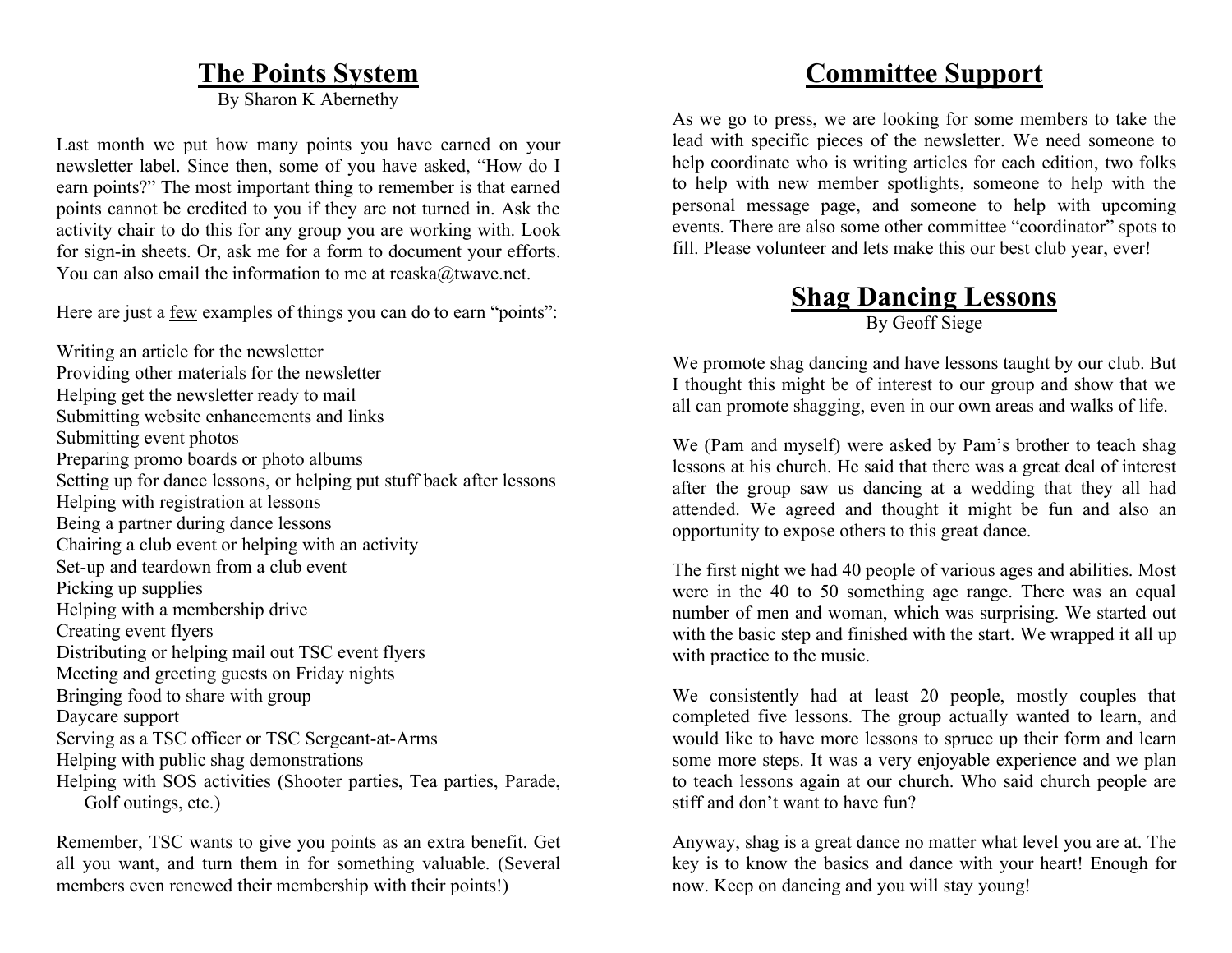### **Who Are You?**

By Pat Bouknight

Who are all of those 140+ members in our club? I don't know all of them. And, why do I care who they are? Well, I want to know who is a part of this great club.

I know that we all can't be at all the great events that TSC sponsors, but I sure would like to get to know some more of those new faces. I come to meetings and see faces that I only see once a month. At the meetings, I try to get there in time to eat and socialize. But there is not enough time to have dinner and talk to everyone that attends only the meetings.

You have to get out and be seen with the TSC members on Friday nights and at all those extra parties we have.

The "singles group" has grown by leaps and bounds and when I see them out I know most of them. That's because they get out there for everyone to see.

We all have our social rings and to go outside those boundaries is uncomfortable. But we need to do it to meet more friends in TSC.

The older members have seen a lot of comers and goers on the club roster. Some join the club when they take dance lessons only to realize that you are expected to work to help make our club the best. In TSC, everyone has a responsibility to participate. That's when it gets complicated and members realize that they have made a commitment.

So let me end by saying that when I see a face that I do not know, I will be saying, "hello". I may not remember your name the first or second time I ask, but please be patient. The more I see your face the more I will remember your name.

Now I challenge everyone as a new or old member to come up and say "hello" to those that you do not know. You might be surprised what we all have as our common goal.

## **Boogie On The Bay Party**

By Susan Dahl

We had a fun weekend at another club's event. The men (married, attached, and single) danced with us. The meals and music were great! Everyone was so glad to see us. There were three or four other clubs represented, but most had only a few members there.

They had a dance floor on which various clubs signed. We put Twister's Shag Club on it and signed our names. Many people came up and said how they loved the Fall Cyclone, and three of them said they liked it better than SOS.

It was a great party and some of "The Fun Bunch" had fun again!

## **I Fish On Fridays**

Submitted By Brenda Hatley

A husband and wife came for counseling after 20 years of marriage. When asked what the problem was, the wife went into a passionate, painful tirade listing every problem they had ever had in the 20 years they had been married.

She went on and on and on: neglect, lack of intimacy, emptiness, loneliness, feeling unloved and unlovable, an entire laundry list of unmet needs she had endured over the course of their marriage.

Finally, after allowing this to go on for a sufficient length of time, the therapist got up, walked around the desk and, after asking the wife to stand, embraced and kissed her passionately as her husband watched with a raised eyebrow. The woman shut up and quietly sat down as though in a daze.

The therapist turned to the husband and said, "This is what your wife needs at least three times a week. Can you do this?"

The husband thought for a moment and replied, "Well, I can drop her off here on Mondays and Wednesdays, but I fish on Fridays."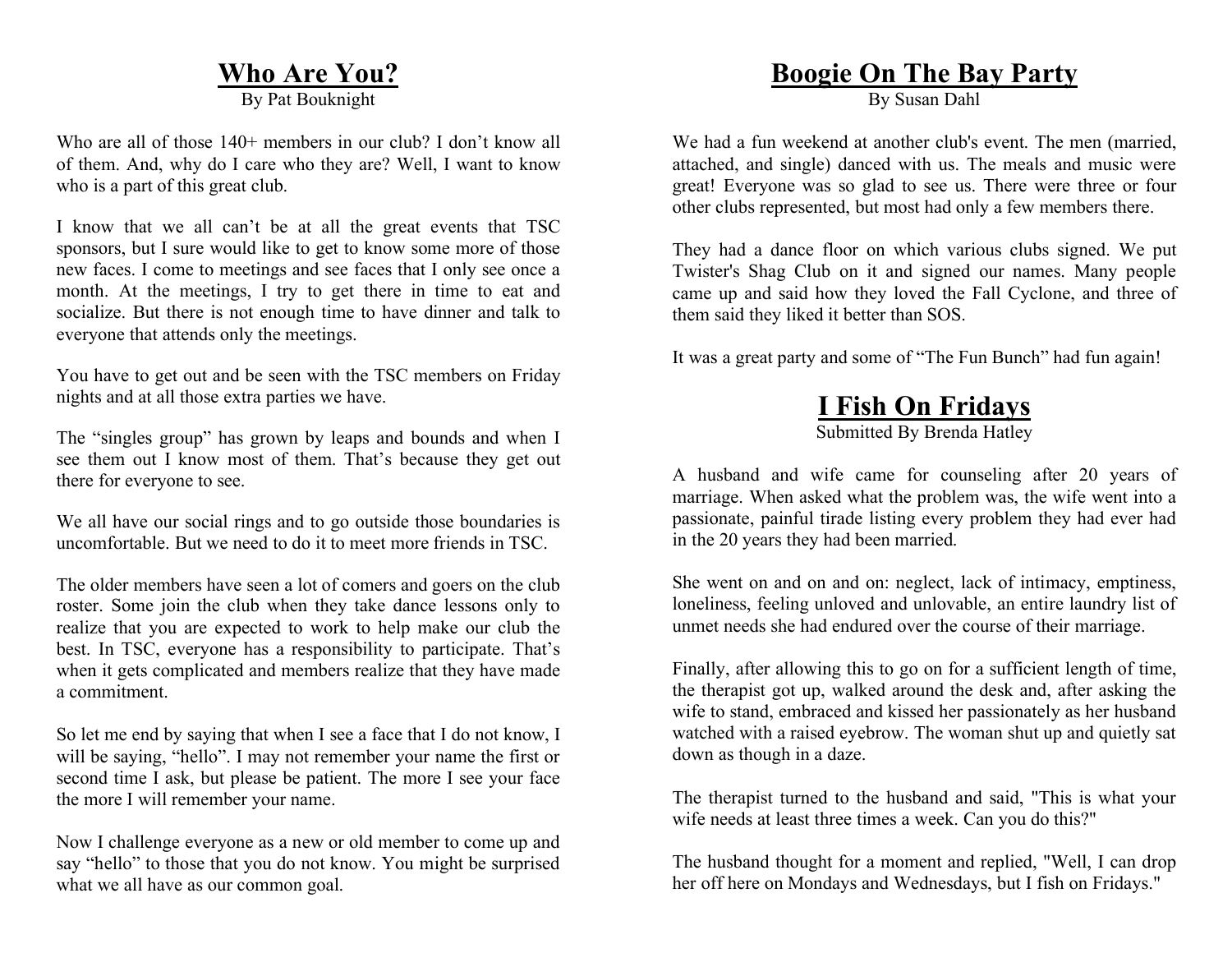## **What's Happening In The Shag World**

#### **GoShagging.com Has More Items And Details!**

*Note: Party flyers & club mail can be viewed at monthly meetings.* 

#### **Mar 4: TSC Meeting. Social 7pm, Meeting 8pm. Dancing after.**

March 8: Monthly Party hosted by Gaston Shaggers. \$6. DJ Joanne Johnson. 704-827-1770 or email patsyfuller@carolina.rr.com

March 8: Sandy Beach Shag Club St. Patrick's Day Dance. \$7. DJ Eddie Teeter. 828-438-8906 or rsmorley55@hotmail.com

March 8: Monthly Social hosted by Lexington Shag Club. \$7. DJ "Rockin" Ron Russ. lexingtonshaggers@hotmail.com.

March 8: March Madness hosted by Monroe Shag Club. \$5. DJ Fast Eddie. 704-764-8808 or webmaster@monroeshagclub.com

#### **March 9: Bowling And More Party, hosted by Twister's Shag Club. More details elsewhere in this newsletter.**

March 15: St. Patrick's Day Party hosted by Rock Hill Shag Club. DJ Roger Holcomb. 803-366-2901 or shagdeb@comporium.net

March 15: ShamRock Shag Dance in Charleston, WV. \$25. DJ Tootie Brown. 304-744-2388 or wvshaginfo@aol.com.

March 20-22: Smoky Mountain Boogie in Pigeon Forge, TN. \$65. Day pass \$30. DJ's Ed Timberlake, Judy Collins, Ray Coker. 865- 680-6686 or ckryder6686@comcast.net

March 20-22: Smoky Mountain Boogie in Pigeon Forge , TN. Hosted by Smoky Mountain Shaggers. \$65. Day pass \$30. DJ's Ed Timberlake, Judy Collins, Ray Coker. 865-680-6686 or ckryder6686@comcast.net

March 27-30: Boogie in the Burgh hosted by Steel City Boogie. \$75. DJ's Joanne Johnson, Tootie Brown, Craig Jennings, Sue Kestner, Betty Brown. 412-561-7777 or jerryk@ccgroupinc.net

March 29: Vinyl Party hosted by York Shag Club. \$10. DJ's Farrell Watts, Eddie Anderson, Summie Davidson, Fast Eddie Thompson. 704-202-4633 or gclifton $\omega$ juno.com

March 29: Shaggin' in the Sandhills to Benefit Make-a-Wish in Sanford, NC. 919-776-4970 or grahamparker@jtdavenport.com.

March 29: Shaggin' in the Sandhills to Benefit Make-a-Wish in Sanford, NC. 919-776-4970 or grahamparker@jtdavenport.com.

April 4-5: Vinyl Party hosted by Charleston Shag Club. \$10. DJ's Betty Brown, Walter UpChurch, Dick Hamrick, Terry Hopper. 843-571-3668 or mysticlady@mindspring.com

#### **April 5: A Day With Ellen Taylor (More details coming soon.)**

#### **April 11: SOS Kickoff Party hosted by Twister's Shag Club.**

April 12: Monthly Social hosted by Lexington Shag Club. \$7. DJ: Clyde Waller. 336-357-0011 or lexingtonshaggers@hotmail.com.

April 12: Spring Fever Stomp hosted by Brushy Mountain Shag Club. \$6. DJ Mac Mast. 336-838-4144 or hauser013@aol.com.

April 13: Pre-SOS Party hosted by Sandy Beach Shag Club. 4-8 p.m. DJ Steve Coley.

April 18-27: SOS Spring Safari

**June 28: Bus Trip to the Oldies Party At Tanglewood Park. \$10 for members, \$20 for guests. DJ Roy Childress. Info soon.** 

July 11-13: ACSC Summer Workshop

July 17-20: Junior SOS

Sept 12-21: SOS Fall Migration.

#### **Nov 7-9: The Fall Cyclone. More info on www.goshagging.com**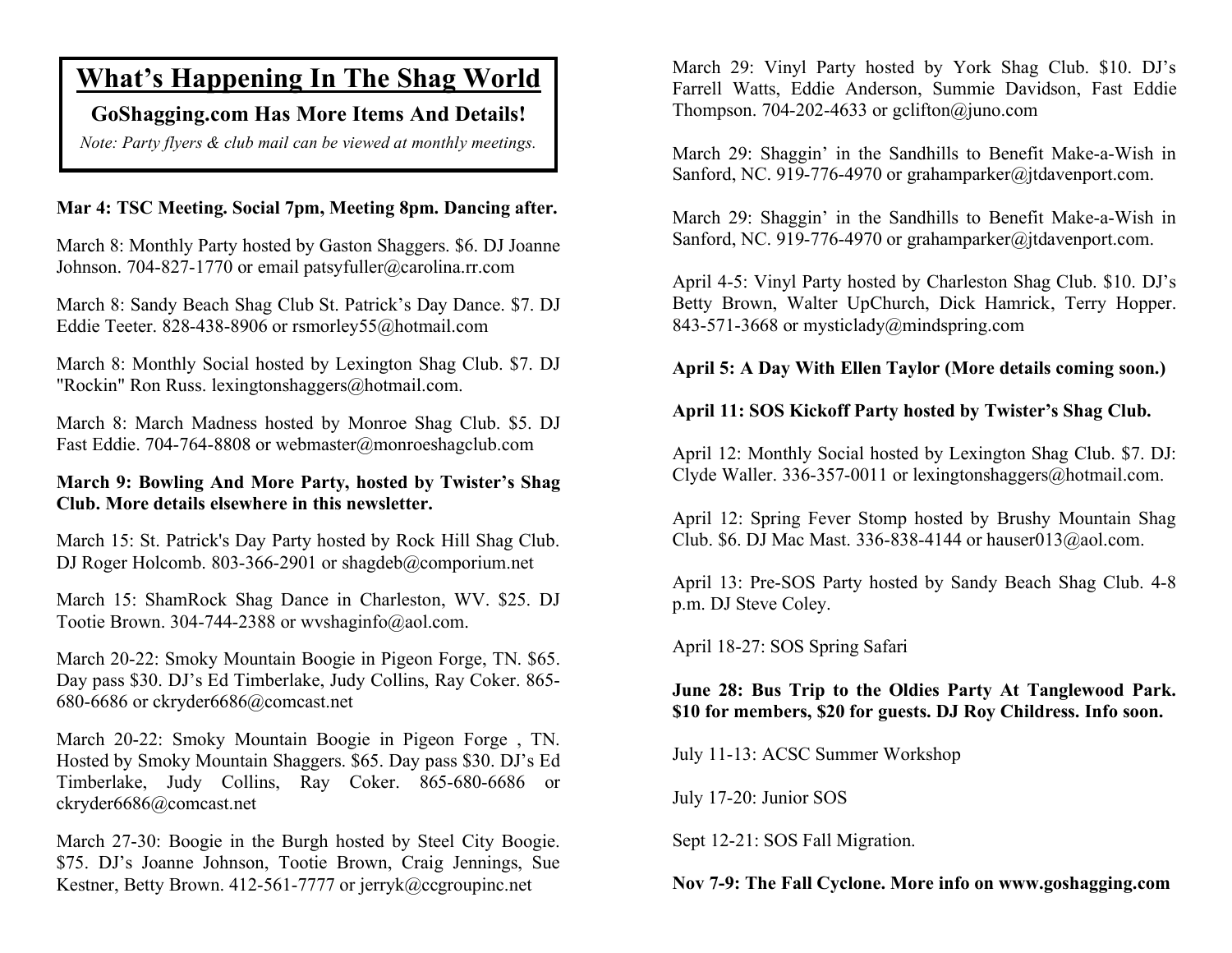## **This Month's Birthdays**

| 03/03 |
|-------|
| 03/03 |
| 03/04 |
| 03/04 |
| 03/04 |
| 03/08 |
| 03/08 |
| 03/12 |
| 03/15 |
|       |

| Susan Dahl                | 03/03                       | Margaret Hosford | 03/15 |
|---------------------------|-----------------------------|------------------|-------|
| Mike Turbeville           | 03/03                       | Jim Hill         | 03/18 |
| Doris Black               | 03/04                       | Mike Warren      | 03/19 |
| <b>Richard Harrington</b> | 03/04                       | Joyce Anderson   | 03/21 |
| Doug Honeycutt            | 03/04                       | Linda Hightower  | 03/26 |
| Dianne Harrington         | 03/08                       | Joanne Sloop     | 03/26 |
| Gene Hunter               | 03/08                       | Margaret Hutson  | 03/30 |
| Dean Fields               | 03/12                       | Pete Riley       | 03/30 |
| ------                    | $\sim$ $\sim$ $\sim$ $\sim$ |                  |       |

## **Next Month's Birthdays**

| Marcia Felts    | 04/08 |  | Dennis Kerr   | 04/16 |
|-----------------|-------|--|---------------|-------|
| Bob Rea         | 04/09 |  | Sharon McGraw | 04/17 |
| Gwen Weddington | 04/09 |  | Rees Brody    | 04/18 |
| Sue Davidson    | 04/10 |  | Allen Brown   | 04/19 |
| Sabra Eubanks   | 04/10 |  | Deborah Weise | 04/19 |
| Ross Eason      | 04/11 |  | Linda Waugh   | 04/22 |
| Ann Hargrett    | 04/11 |  | Rick Thompson | 04/26 |
| Teresa Sloop    | 04/12 |  |               |       |

**Maggie, here's wishing you a Happy Birthday on the 15th. After that, it's only six more weeks until "vacation". Love, Gil** 

> **Happy Birthday C.D. Love, Pam**

**Happy Birthday "Grumpy". (Yes, we did it.)** 

**Happy Birthday Susan Your TSC "Fans"** 

## **The Super Bowl Party**

By Peggy Cavin

A special thanks goes out to Celia Hunter and Mike Turbeville for hosting this year's Super Bowl party. Most guests didn't know the pair had just flown back Saturday night from a week in Cancun. They both caught the Mexican crud, and one of their suitcases had gotten lost on the way home. The suitcase showed up at 1:30 PM Sunday afternoon right before everyone starting arriving for the party. They had to be tired, but were great sports to agree to host our Super Bowl Party this time. Celia mentioned that next year she'd plan her vacation trips to not conflict with club outings.

Celia made a huge pot of her famous chili. And, her skillet cornbread is wonderful. With all the other wonderful dishes brought by club members, everyone had plenty to eat and munch on before, during and after the game. We appreciate all those who took time to prepare those special dishes to share. Sandra and Chuck, where were you at midnight to help with finishing off the last of the shooters?

The usual Super Bowl pool was held and most everyone joined in on that. The game was exciting with most of the Patriot fans downstairs and Giants upstairs but hey, it worked and everyone seemed to enjoy the whole night.

As the final score hit the board, and the winning money was given out, members grabbed their last bowl of chili or that last brownie and headed for the door; Monday morning would be coming early. It was a great party. Thanks again, Celia and Mike, we hope to see you next year, same time, same place. To those who missed this party, plan to come next year!

## **Have You Been To Havana Lately?**

If not, you need to come out and support your shag club, your beach night, and your "home" facility. All your friends will be there having fun. Please join in this Friday!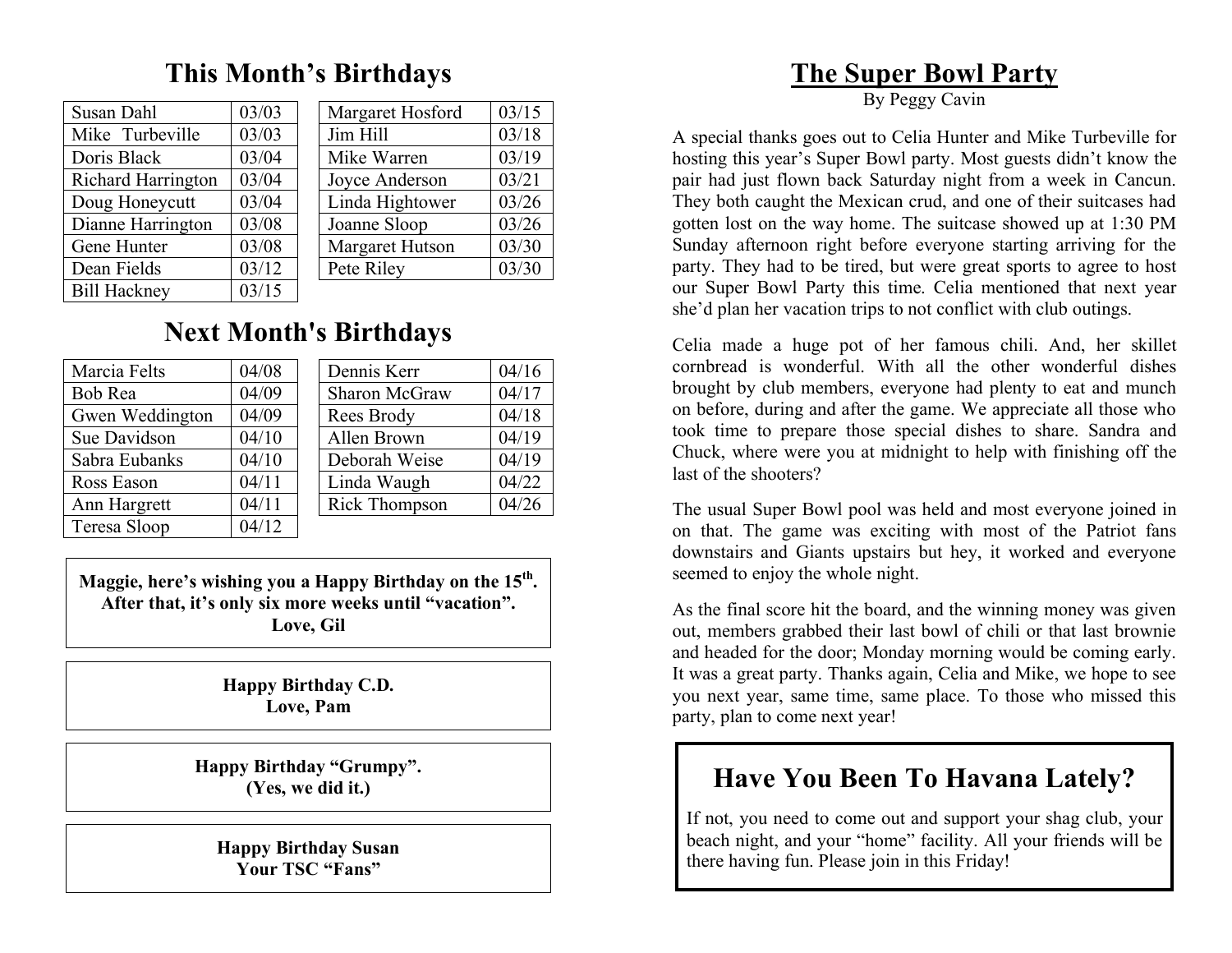## **An Interesting Parable**

Submitted By Margaret Hutson

I bought a bird feeder. I hung it on my back porch and filled it with seed. What a beauty of a bird feeder it is, as I filled it lovingly with seed. Within a week we had hundreds of birds taking advantage of the continuous flow of free and easily accessible food.

But then the birds started building nests in the boards of the patio, above the table and next to the barbecue.

Then came the poop. It was everywhere… on the patio tile, the chairs, the table… everywhere!

Some of the birds turned mean. They would dive bomb me and try to peck me even though I had fed them out of my own pocket.

Other birds were boisterous and loud. They sat on the feeder and squawked and screamed at all hours of the day and night and demanded that I fill it when it got low on food.

After a while, I couldn't even sit on my own back porch anymore. So I took down the bird feeder and in three days the birds were gone. I cleaned up their mess and took down the many nests they had built all over the patio.

Soon, the back yard was like it used to be; quiet, serene and no one demanding their rights to a free meal.

Now let's see… our government gives out free food, subsidized housing, free medical care, and free education and allows anyone born to be an automatic citizen.

So the illegals came by the tens of thousands. Suddenly our taxes went up to pay for free services, small apartments are housing 5 families, you have to wait six hours to be seen by an emergency room doctor, and your child's 2nd grade class is behind other schools because over half the class doesn't speak English.

Corn Flakes now come in a bilingual box. I have to "press one" to hear my bank talk to me in English, and people waving flags other than "Old Glory" are squawking and screaming in the streets, demanding more rights and free liberties.

Maybe it's time for the government to take down the bird feeder.

## **Burlington Shag Club Meals On Wheels**

By Frankie Johnson

For the past 15 years the Burlington Shag Club has sponsored a benefit dance for the Alamance County Meals on Wheels. Dennis and I grew up in Alamance County and still have family there. We have been members of the BSC for many years and we always try to support this fundraiser.

We drove down on Friday (2/8) and danced with the club at the pre-party at the Ramada Inn. We spent Saturday with family but were ready to party that night. The evening kicked off with a workshop by Wes May. Wes named the step he taught the MOW in honor of the event. David Tuttle and Murl Augustine were the DJs in the oner oom while the Coastline Band played in another.

Additional fundraisers included a raffle for a cooler packed with goodies and a two night stay at Myrtle Beach. We didn't win. Of course there was a 50/50 raffle. We didn't win. You could have your picture taken with your sweetheart for a small fee. We did get this. The club did a great job collecting items for a silent auction. I bid on several items but only walked away with one!

One highlight of the party was a junior shag exhibition by Will Dallas (age 14) Sydney West (age 12), Mason Floyd (age 14) and Kelly Floyd (age 11). They did a great job. Kayla Henley from Burlington also danced. Kayla is a new shagger and has been taking the free lessons the BSC offers to juniors. All the proceeds from the exhibition were donated to Meals on Wheels.

Congratulations to the Burlington Shag Club for another great party and a successful benefit for Meals on Wheels. Save us a ticket for next year.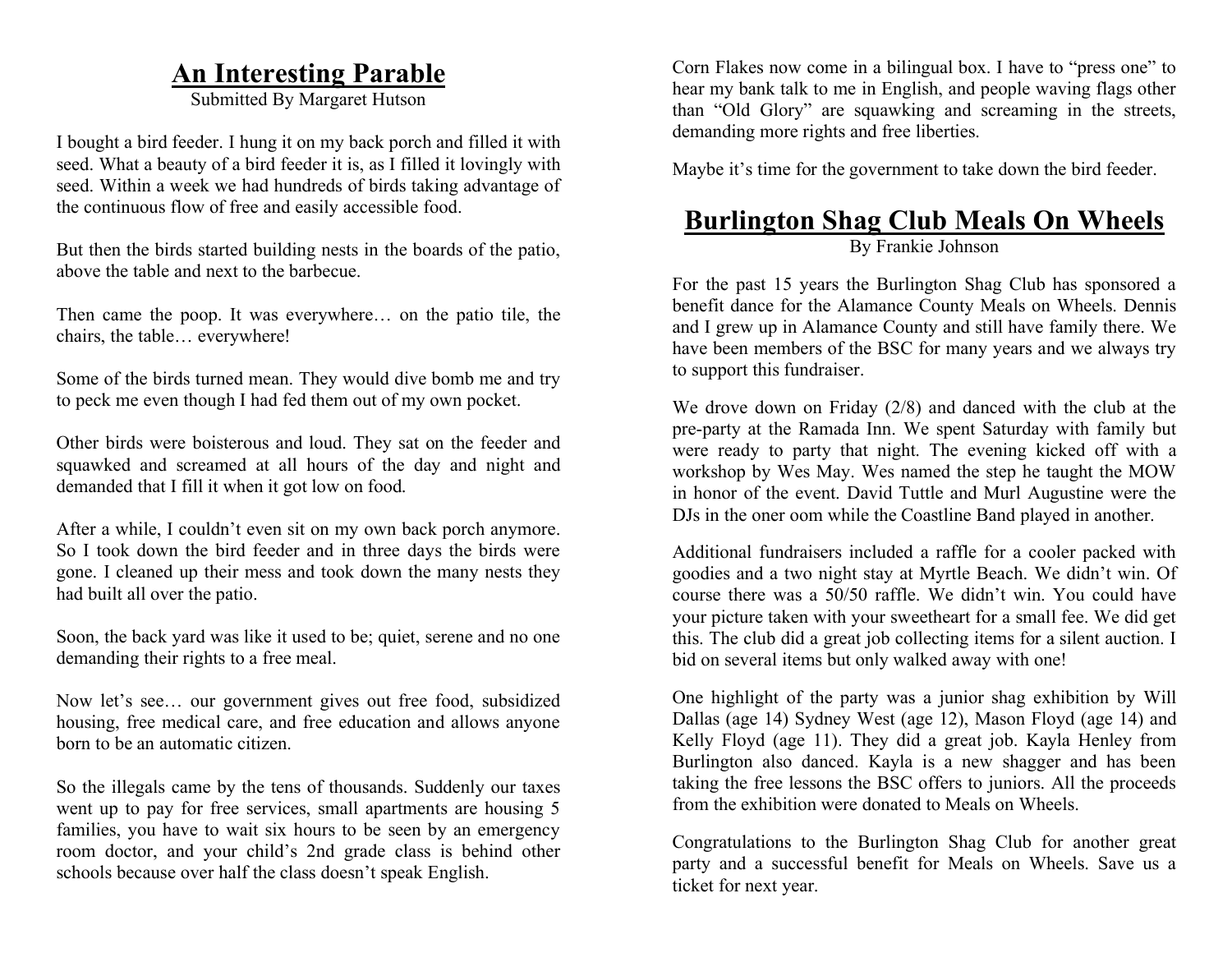## **Queenie's Medical Moments**

By Pam Siege

As I sit here in agonizing pain, I thought about dancing. What am I to do? I love to dance and I have to limit my activities because of the pain in my back, butt, leg and foot. I don't want to stop dancing. It has been my life. I started dancing as a very young child and have kept it up in some way, shape or form all these years. I took jazz, tap, ballet and baton all the way through school and performed at many recitals and other functions. I met so many wonderful people I would not have met otherwise.

I was a cheerleader in Jr. High and a majorette in High School (for which dancing prepared me). When I got into college, I danced at East Carolina with a group for twi years. Then when Geoff and I got married, we danced every time we had a chance. When we had children, we took shag lessons, but couldn't get out of the house by ourselves. Then Cassie started taking dance lessons. So I danced with her as a mother/daughter act. (Sometimes we even got Geoff and Ben in on it… but not often.) Now, with Ben & Cassie grown, we are dancing all the time. So you see, "I love dancing"!

Unfortunately, I have an inflamed sciatic nerve. It's (literally) a pain in the butt (I would say ass, but Geoff doesn't like for me to say ass. I won't say ass in this article, but you know I mean ass).

What is Sciatica? It is low back pain that goes through the buttocks and down the leg through the sciatic nerve. The pain can go down to the knee and sometimes all the way to the foot.

This is usually a symptom of a problem rather than an illness in and of itself. A herniated disc in the back, spinal stenosis and piriformis syndrome are all medical disorders that can cause sciatica. Individuals with sciatica are sometimes crippled by it.

Symptoms:

1. This pain is usually a shooting pain that is sharp and burning or sometimes it feels like your leg has gone to sleep. At times it feels like your leg is on fire.

2. The pain is usually worse with prolonged standing or when in a sitting position and trying to stand.

3. Weakness can be felt and be so bad you can't move your leg.

4. Lying down is almost impossible at times… so that means not a lot of sleep.

Treatments:

- 1. Cold packs
- 2. Hot packs
- 3. Stretching
- 4. Over the counter medicines
- 5. Physical therapy
- 6. Regular exercise
- 7. Sometimes spinal injections and surgery

I could tell you the things I have done to try and get relief, but the best thing for you to do is see your doctor. It can be very serious.

You will see me dancing. It's amazing how a little medicine or lubricating oil will make the pain go away! So here's to our health! Laugh a lot...it's the best medicine! Bless our hearts!

## **Payback Can Be Rough**

Submitted By Bill Blanton

A motorcycle patrolman was rushed to the hospital with an inflamed appendix. The doctors operated and advised him that all was well. However, the patrolman kept feeling something pulling at the hairs in his crotch. Worried that it might be a second surgery the doctors hadn't told him about, he finally got enough energy to pull his hospital gown up enough so he could look at what was making him so uncomfortable.

Taped firmly across his pubic hair were three big wide strips of adhesive tape, the kind that doesn't come off easily. Written in large black letters was the sentence, "Get well soon… from the nurse in the Jeep you pulled over last week."